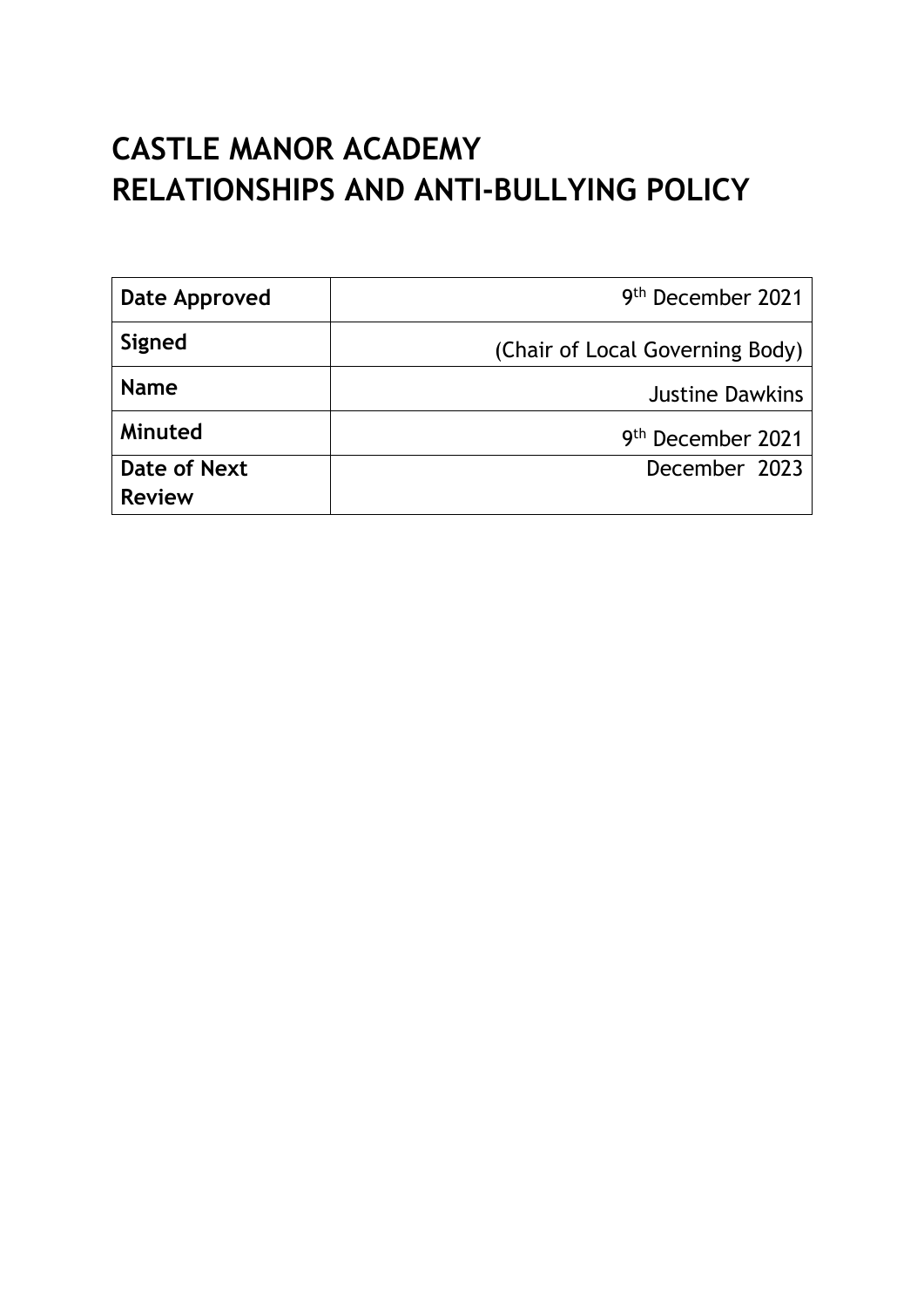## **General Information**

## **Vision**

We work hard, we are kind, we are PROUD.

#### **Scope**

This policy outlines actions to be taken by the leadership team, teachers, wider staff and governing body to build relationships at Castle Manor Academy. Student actions and behaviour are addressed in the Behaviour policy.

## **Principles**

At Castle Manor Academy, we aim to place relationships at the heart of the work we do with children and young people. We encourage nurture, warmth and empathy when working with groups and individuals. We recognise that many people in our community have experiences of trauma and toxic stress and we know that school can be an important protective factor for personal growth and development. It is our aim, therefore, to maximise the protective factors and minimise the harmful factors of school by creating an environment of safety that has strong, positive and supportive relationships at its heart. We ensure that all our staff can access training and coaching which helps them to achieve these relationships. We want everyone in our community to have a sense of belonging.

All students and staff have the right to be treated with respect and courtesy, to work and study in an effective and well-ordered learning environment and to feel that they are safe and they belong. This includes having very high expectations and very clear boundaries. Within this, we consider individual circumstances when making disciplinary decisions, making reasonable adjustments where appropriate. We recognise that behaviour is one way of communicating a need and aim to identify and meet each child's needs as far as we can. We place restorative conversations at the heart of our work with young people each day, ensuring all staff have the training and expertise to support this approach.

We are committed to educational practices which support the healing of trauma and development of resilience.

This policy should be read in conjunction with the Behaviour policy and the Safeguarding policy.

## **Building relationships**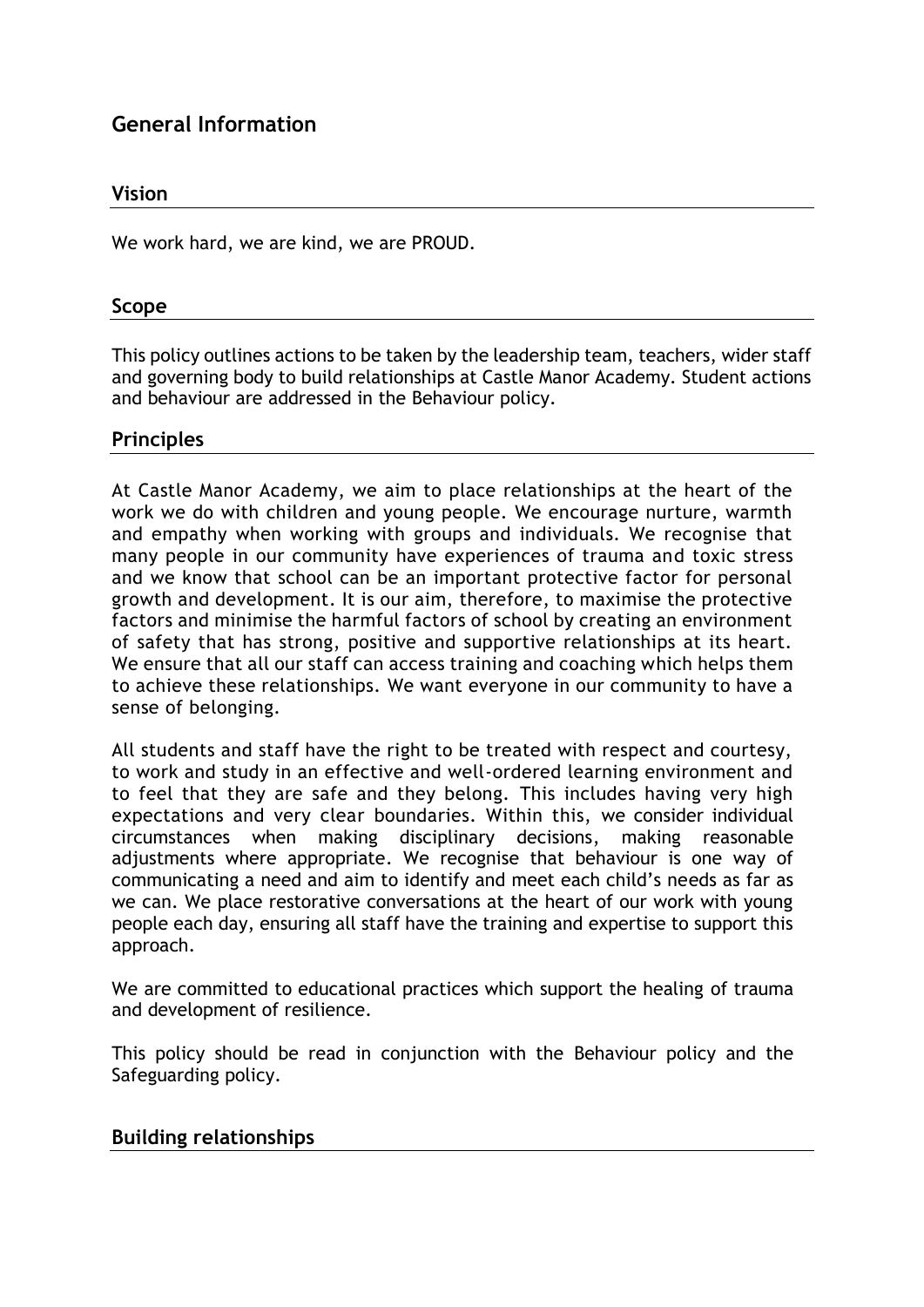It is a professional responsibility for all our staff to build positive and supportive relationships with the students, parents and colleagues that they work with. This section of the policy should be read in conjunction with the Teachers' Standards.

We commit to *preparing* good relationships by:

- Seeing each person in our community as an individual with individual strengths, needs and windows of tolerance
- Observing proper boundaries for professional relationships
- Understanding how the brain and the fight/ flight/ freeze responses work
- Ensuring we have a secure understanding of the factors which can inhibit pupils' ability to learn and how to overcome these barriers
- Ensuring we have an understanding of the social and emotional development of children, and the individual needs of all students, and can apply this to our relationships-led approach
- Ensuring that the physical environment of our school reflects our vision and values and represents a place of psychological safety for our children

We commit to *building* and *maintaining* good relationships by:

- Demonstrating that the relationship is safe, for example through meeting and greeting at the door, ensuring each lesson is a fresh start, and preparing in advance for changes such as different seating plans, or meeting agendas
- Demonstrating that the relationship remains safe, by explaining clearly why if a person has to be turned away at that time, or explaining clearly why if there has to be a consequence to behaviour
- Using the Castle Manor Way as a script to address behaviour concerns and reminders, to ensure consistency and a sense of psychological safety
- Being light-hearted, positive, joyful and kind in our tones of voice and our facial expressions, and avoiding harsh voices, shouting, put-downs and shaming of any kind
- Using our words, tones, facial expressions and non-verbal communication in ways which soothe and contain
- Applying the same approach to clear and kind communication with students, colleagues and parents, whether it is verbally, by email or across the radio
- Being accepting of other people's views, opinions, feelings and practices
- Being curious about other people's lives, behaviours, reactions and noticing when things are different or have changed
- Being empathetic and having compassion by being attuned as far as we can to other people's moods
- Ensuring consistency and fairness
- Providing opportunities across the curriculum and the school day to develop people's ability to see themselves, their relationships and the world more positively
- Modelling the positive attitudes, values and behaviour expected of everyone in the community
- Using our PROUD values to guide our decision making and communication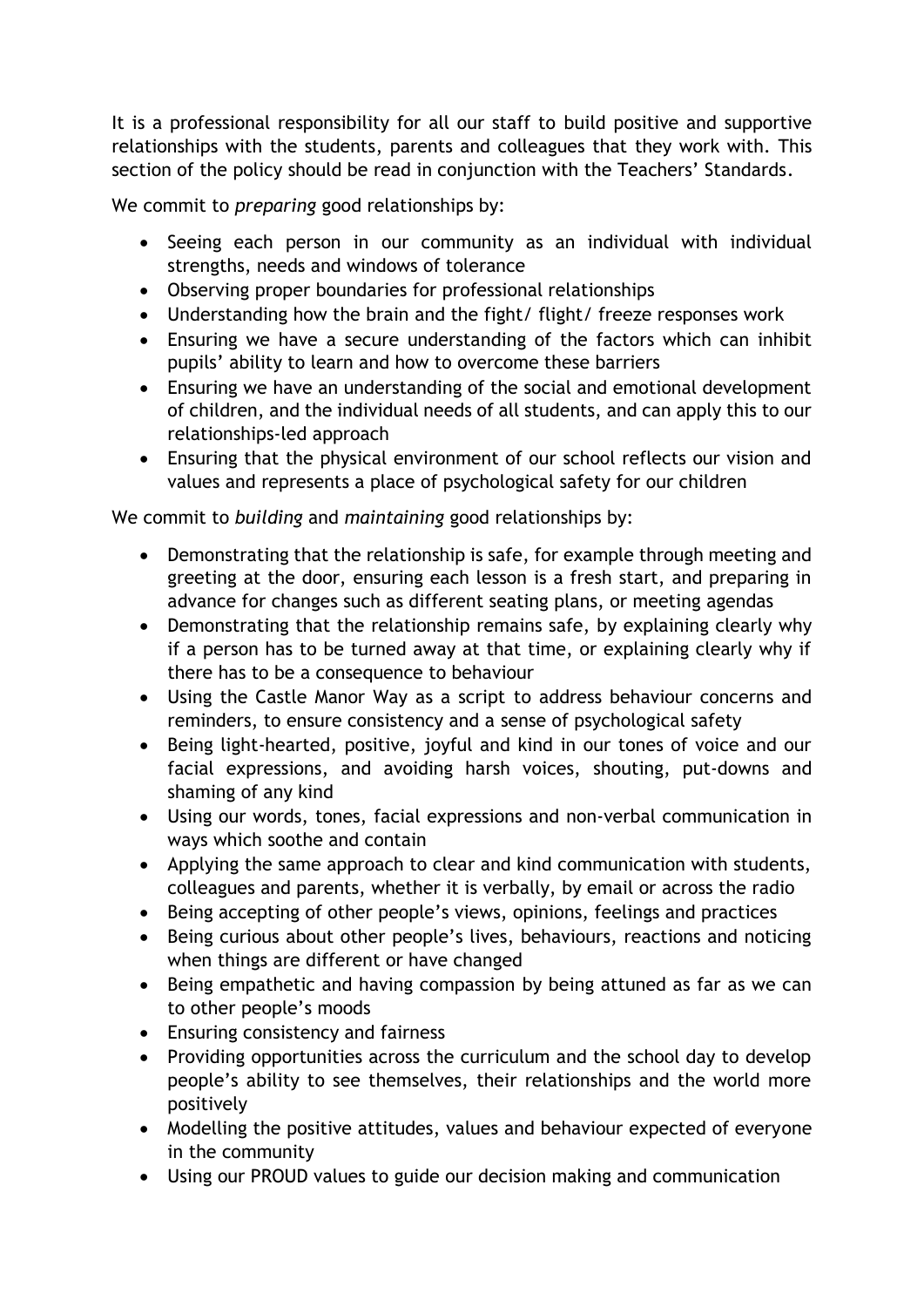We commit to *repairing* good relationships by:

- Using restorative conversations to repair and restore when a relationship has been threatened
- Recognising when we have made a mistake and rectifying and apologising where possible
- Asking permission before other people are placed in new, different or challenging situations, such as having a restorative conversation
- Looking for the reasons behind difficulties

## **Active listening**

All staff at Castle Manor Academy are trained and coached to develop active listening skills which support the building and maintaining of excellent relationships.

This means that we:

- Use non-verbal signals to show we are listening, such as smiling, making eye contact, using an open posture, mirroring and avoiding distractions
- Use verbal signals to show we are listening, such as using positive reinforcement, remembering, asking questions, reflecting, reframing, clarifying and summarising
- Do not make judgements about what is being said to us

These strategies support us to build and maintain strong one-to-one relationships with the other people we are working with.

## **Routines and boundaries**

At Castle Manor Academy we place a strong emphasis on routines and boundaries because we know these provide psychological safety, containment and consistency for children and adults alike. We believe that strong relationships are supported by the predictability of routines and procedures. This is why we have our Castle Manor Way which clearly outlines how we do things in our school. (see the Behaviour policy for further clarification).

Whenever we remind students of a boundary or consequence, we seek to de-escalate situations using the words of our Castle Manor Way. We remind each other, as staff, of the routines and boundaries which support us all.

## **Teaching and assessment**

Our approach to teaching and assessment relies on the same consistency and containment. Lessons always begin in the same way, with a do now activity, so they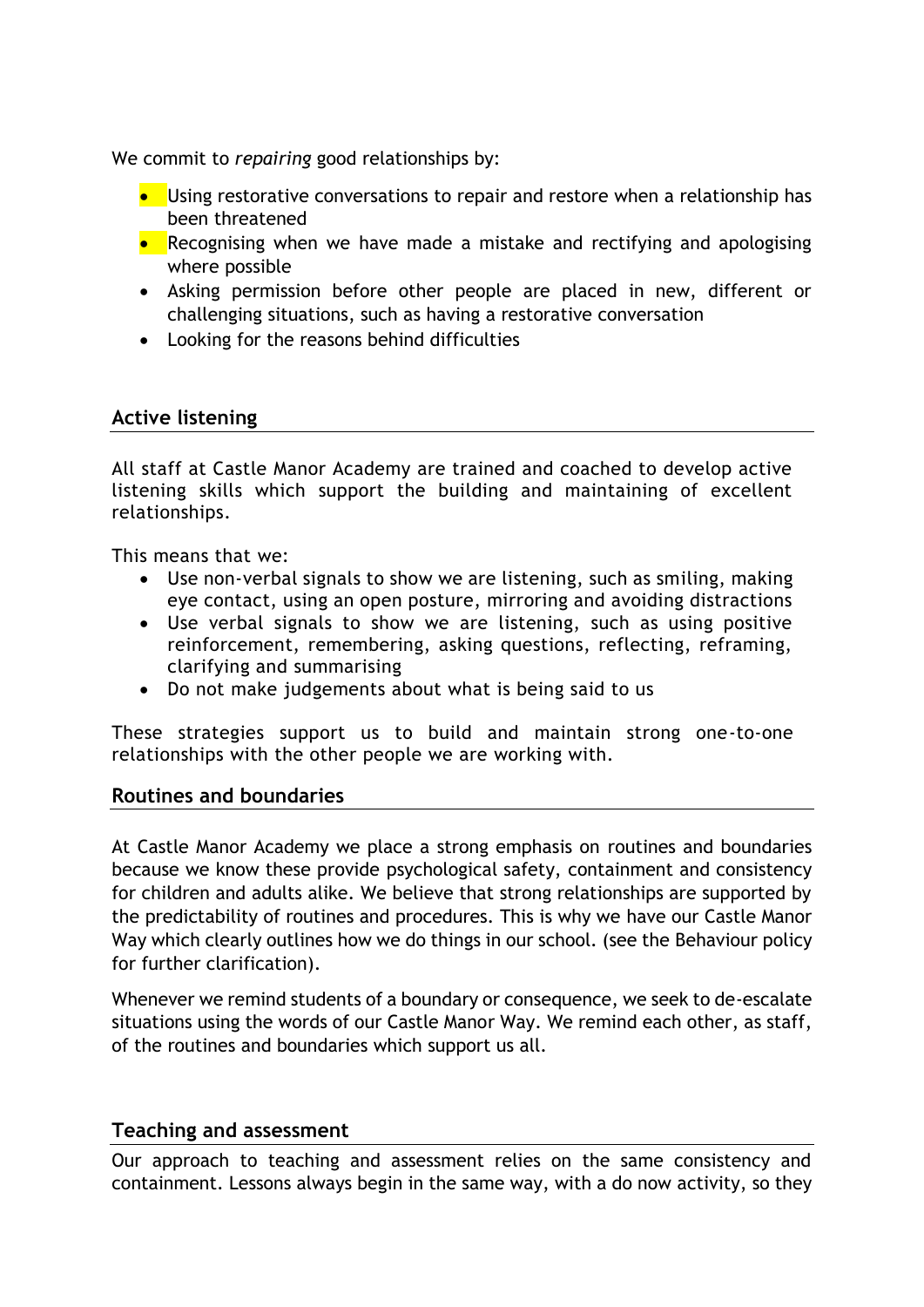are predictable and promote a sense of psychological safety. Low-stakes quizzing is used to allow students to have a clear sense of their progression. The curriculum is planned in all subjects to be interleaved, which helps to ensure a sense of mastery.

Formal assessments are clearly planned and communicated in advance and children are actively taught how to approach assessments, including rehearsing the use of the exam hall.

Changes in the classroom are prepared for, for example, changes of seating plan would not normally happen without forewarning.

Learning relies on excellent feedback. We ensure that feedback is given, whether to the whole class, or to individuals, with kindness, using the principles of this policy as our guide.

## **Curriculum**

We want all our children to grow up to be healthy, happy, safe and responsible citizens of the modern world. This is why they all study health, relationships and sex, citizenship, and spiritual, moral, social and cultural education. Our curriculum is designed to equip our children with the knowledge they need to make informed decisions and choices as they move towards a confident and self-assured adult life. The world for young people looks very different to how it did when their parents and teachers were young so this curriculum is designed to be relevant to the 21<sup>st</sup> century.

The content of the subjects listed above is covered in many different ways, in specifically designed lessons, in tutor times and interwoven through other subject areas. The common thread is the strong focus on our motto and values: the lessons are designed to make it explicit how our students can be kind, work hard, be resilient and driven and how they can be professional, have empathy and optimism. The curriculum is designed so that common threads and ideas are revisited, meaning that knowledge can be deepened as the children grow older. We aim to bring this knowledge to the real world for our children, giving them opportunities to discuss and explore difficult and new ideas in a place of psychological safety.

In particular, all of our children access a curriculum named "My Growing Brain" which introduces them to, and develops ideas around, relationships, how our brains work, how we can improve and sustain our mental wellbeing and how to notice and respond to mental health difficulties. We explicitly teach children about the fight, flight, freeze responses and specific technique to manage these. We teach about healthy and unhealthy relationships and bullying and their effects on our mental health.

## **Interventions for wellbeing and mental health**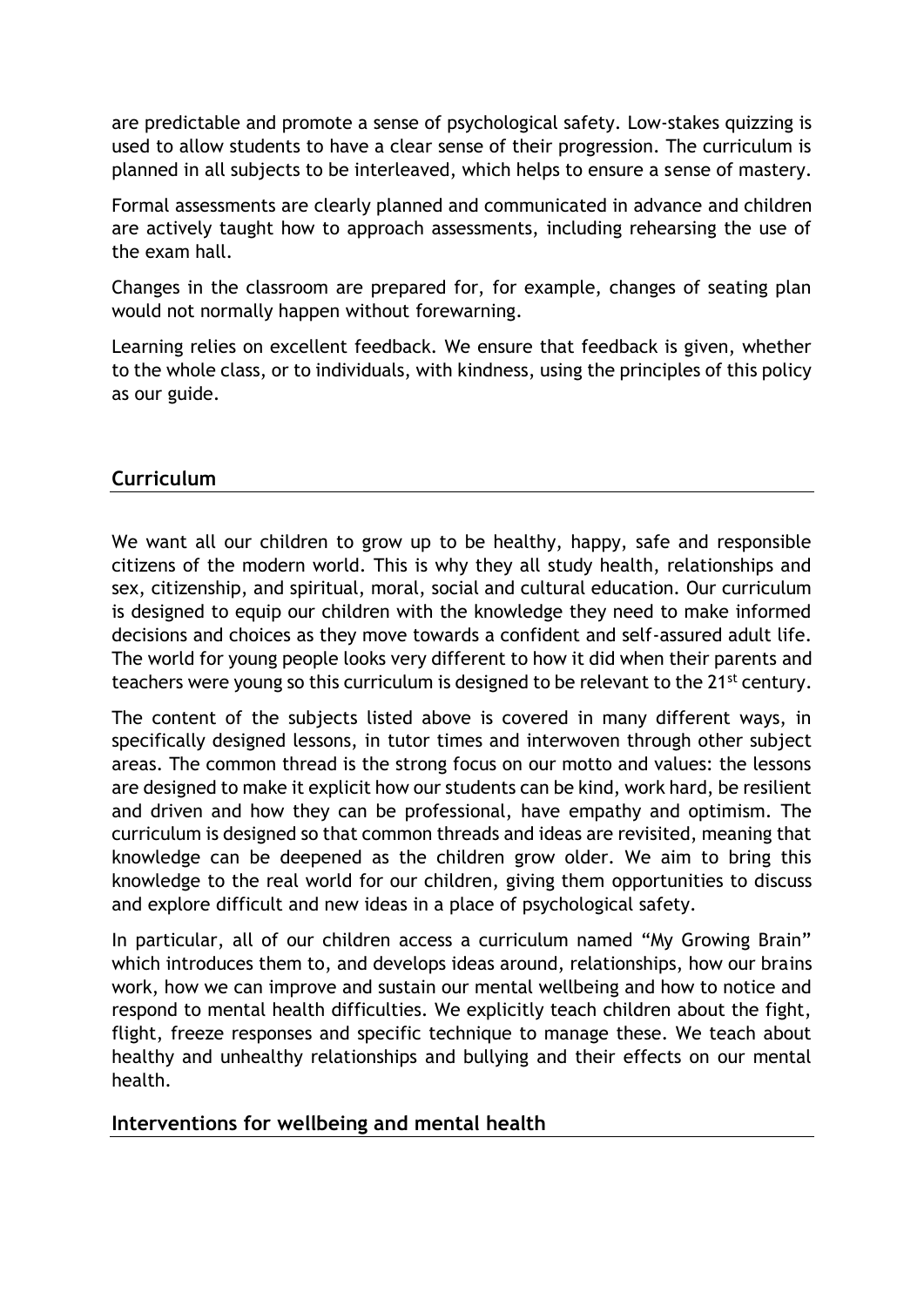At Castle Manor Academy we recognise that everyone might need help with their wellbeing, relationship building and mental health sometimes, and that some children need support to develop age-appropriate skills in these areas, due to their past life experiences. This is why we offer a range of interventions to support. These include, but are not limited to:

- Daily meet and greet
- Supported transitions
- Adult engagement at unstructured times
- Lego and games club after school
- "I wish my teacher knew" discussions and information sharing
- Big empathy drawings and other trauma-informed interventions
- Assessment and trauma-informed plans using motional
- School chaplain appointments
- ELSA
- My Big Life group interventions
- Wellbeing appointments- drop-in and scheduled
- Referral to, and drop ins with, school nursing service
- Referral to Mental Health Support Team (individual and group)
- Referral to Emotional Wellbeing Hub
- Referral to counselling providers
- Breaking the barriers to learning intervention with OM Health and Wellbeing

Information on accessing this support can be found in the Early Help section of the Child Protection Procedures.

## **Staff wellbeing**

At Castle Manor Academy we encourage and support staff to collectively recognise the importance of their own wellbeing. Many of the sections of this policy apply equally to our relationships between staff as to building relationships with students and we seek to apply these principles in all aspects of our work together, including in line management meetings and performance reviews. We encourage staff to use the safe spaces and wellbeing services on offer. We ensure that high-quality training allows them to place relationships at the heart of the work we do. We recognise that sometimes it is very difficult for staff to be emotionally-available to students and we support each other to step back when we need to.

## **We are kind**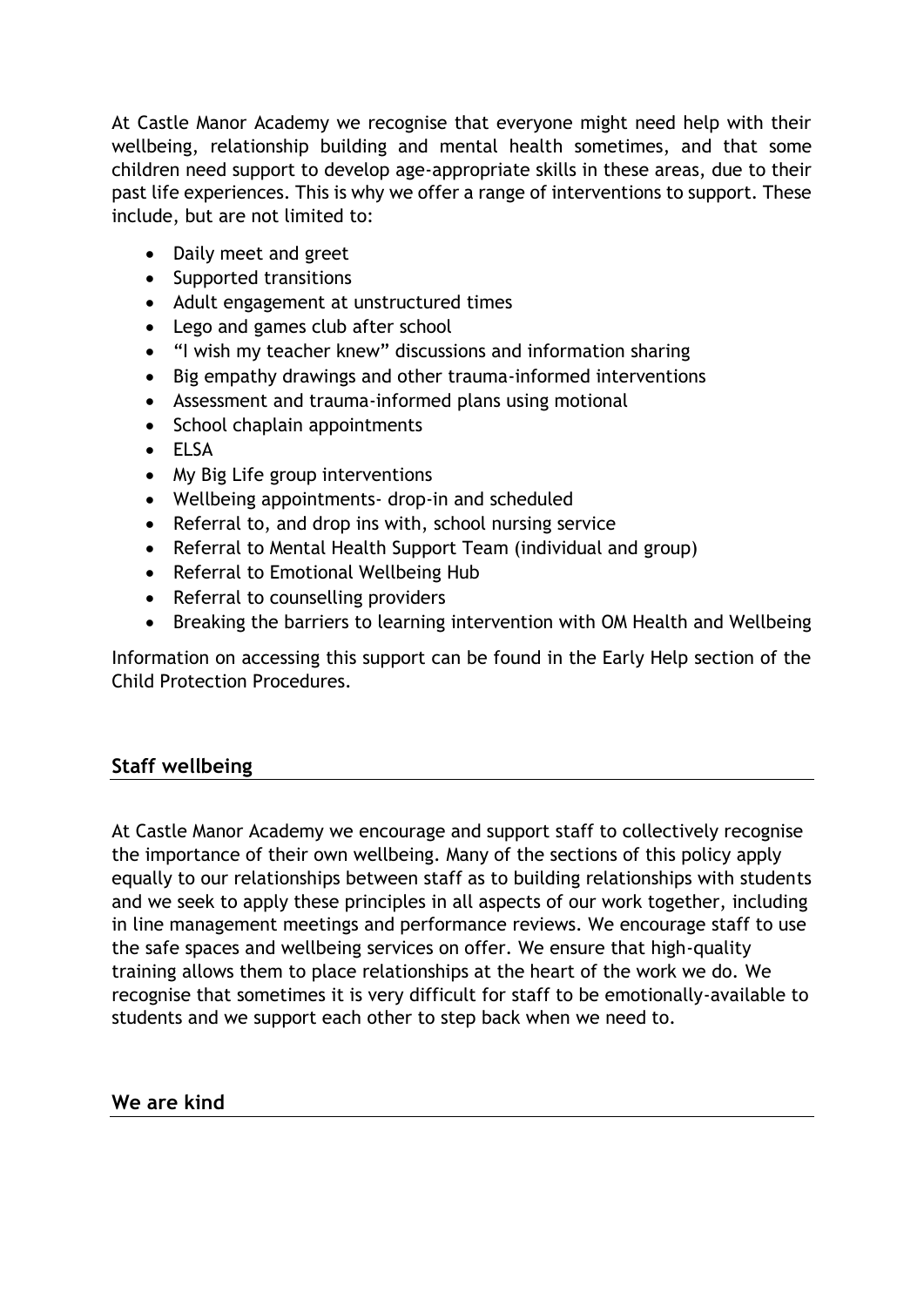At Castle Manor Academy, we are kind. This means that we all, staff, students, parents and other members of the community, challenge rudeness, meanness and bullying when we see it. If we are told we have been rude or mean, we listen, apologise and correct our behaviour.

In particular, we will challenge the use of racist, disablist and other prejudiced language in all circumstances. It is unacceptable for any member of our community to use words, even in casual conversation, which are discriminatory.

We never dismiss any behaviour as "banter", "just having a laugh" or "part of growing up".

## **Bullying**

Bullying is the repetitive and intentional hurting of one person or group by another person or group. This means when someone says or does something intentionally hurtful, and keeps doing it more than once, and after they have been told it is unkind. It can happen online (cyberbullying) or face-to-face. Bullying happens when there is an imbalance of power between individuals or groups. For example, they may be in a smaller or minority group, they may be physically smaller or weaker, or they may be younger. An imbalance of power happens when someone says 'no' to a behaviour and is ignored.

Any form of bullying is unacceptable at Castle Manor Academy.

Castle Manor Academy is a "telling school". We expect all students to report any issues related to bullying, whether the target is themselves or someone else. It is also unacceptable to be a bystander or an assistant to bullying. We recognise that "telling" can be very difficult and all staff will therefore be trained to be curious and vigilant to signs of bullying within the school community. Under the Equality Act, all staff must act to prevent discrimination, harassment and victimisation in school. Students and parents can report bullying face-to-face to any member of staff, by reporting in person in R&R or by sending an email to the learning mentor team: [CMA-RandR-Learning-Mentors@castlemanor.org.uk](mailto:CMA-RandR-Learning-Mentors@castlemanor.org.uk)

At Castle Manor Academy we understand that bullying often begins with unresolved relational conflicts and we therefore are proactive identifying and responding to relational conflict as part of our anti-bullying strategy. We identify not only the target of possible bullying, but also the ringleader, the bystanders/ reinforcers and the assistants of bullying so that all parties can change their behaviour.

We also recognise that there are groups and individuals within school who are more at risk of bullying than others, such as, but not exclusively, those with disabilities or special educational needs, young carers, looked-after children, those who identified or identify themselves as being LGBTQ+ and those of minority faiths and races within the community (further information can be found at: [www.anti-](http://www.anti-bullyingalliance.org.uk/)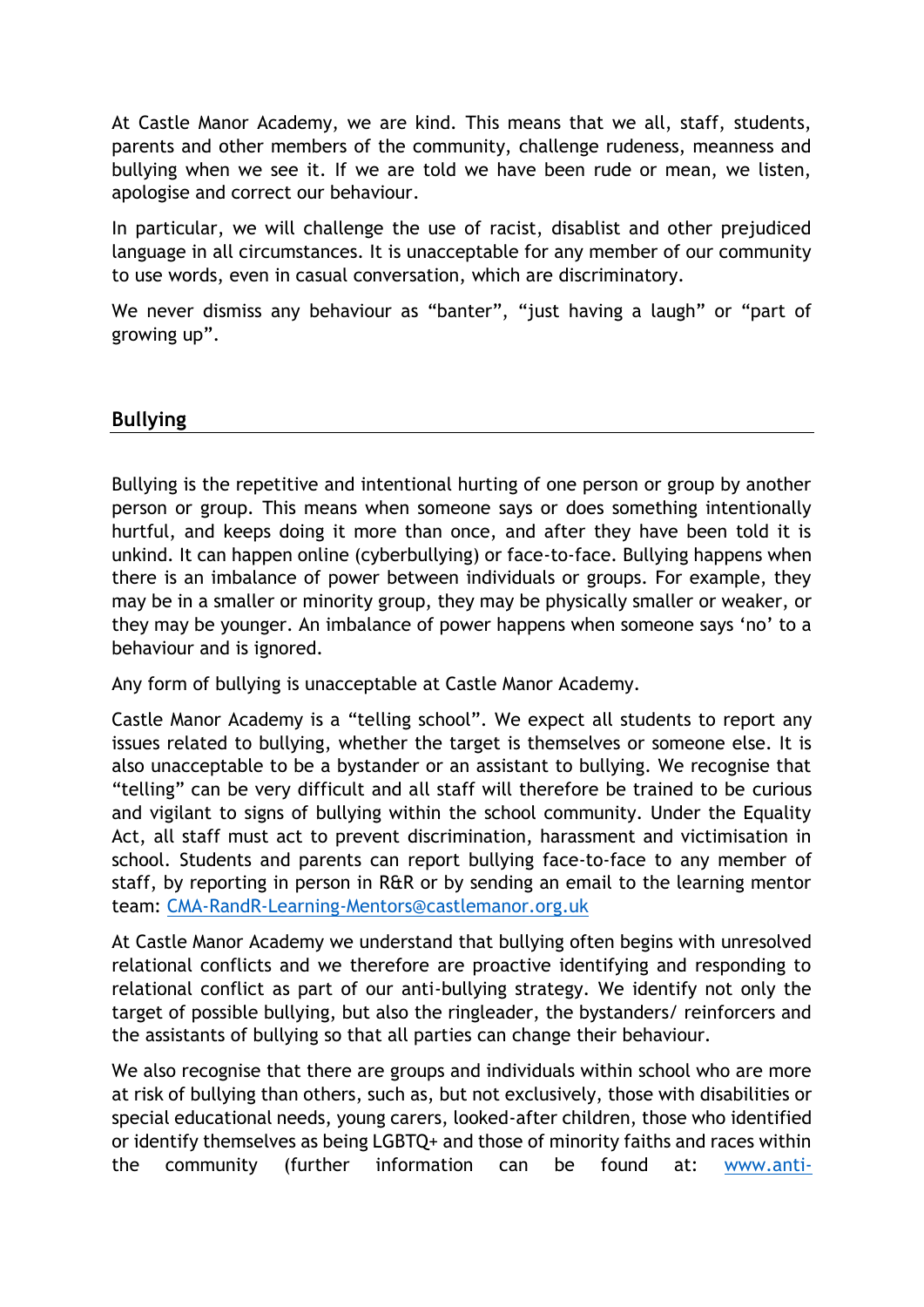[bullyingalliance.org.uk\)](http://www.anti-bullyingalliance.org.uk/). Staff are trained to be especially vigilant in these circumstances.

Being a target of bullying can be very traumatic and a cause of toxic stress. This is why we have a robust system of support and after-care for children who have been the target of bullying of any kind. These children become allocated to a member of our wellbeing team for support and weekly check-ins for as long as they are needed. Where a child is at immediate risk of harm, we follow the guidance laid out in our safeguarding policy and child protection procedures, recognising that severe bullying can be seen as emotional peer-on-peer abuse.

All reports of bullying are investigated fully by the learning mentor team and the leadership team person 'on call' in line with the Expectations for Learning policy. All incidents are logged on CPOMS and analysed by the leadership team for patterns and repetition. After investigation, and where necessary, a suitable and escalating sanction is given to the perpetrator, ranging from a restorative conversation to formal exclusion.

For serious, extreme and/or repeat offences permanent exclusion may follow.

The Academy retains the right to report incidents to the Police.

**Note –** bullying and other negative acts committed via social media will be investigated where possible but the school is not always able to issue sanctions for incidents if they happen outside of school. The school will work with parents to involve the police where necessary.

## **Racist and Prejudice Incidents**

Racism and prejudice at Castle Manor Academy are completely unacceptable. Castle Manor Academy is a "telling school" and we expect students to report issues related to racism and prejudice straight away.

All reports are investigated fully by the Behaviour Team and are logged. After each investigation and where necessary a suitable punishment is given to the perpetrator. Depending on the nature of the incident, and its classification, the punishments can range from restorative conversation to formal exclusion.

For serious, extreme and/or repeat offences permanent exclusion may follow.

The Academy retains the right to report incidents to the Police and logs all racist and prejudice incidents.

After a racist/prejudice incident the parents/carers of both the victim and the perpetrator are informed.

Any incidents that are racist or prejudiced are recorded on CPOMS.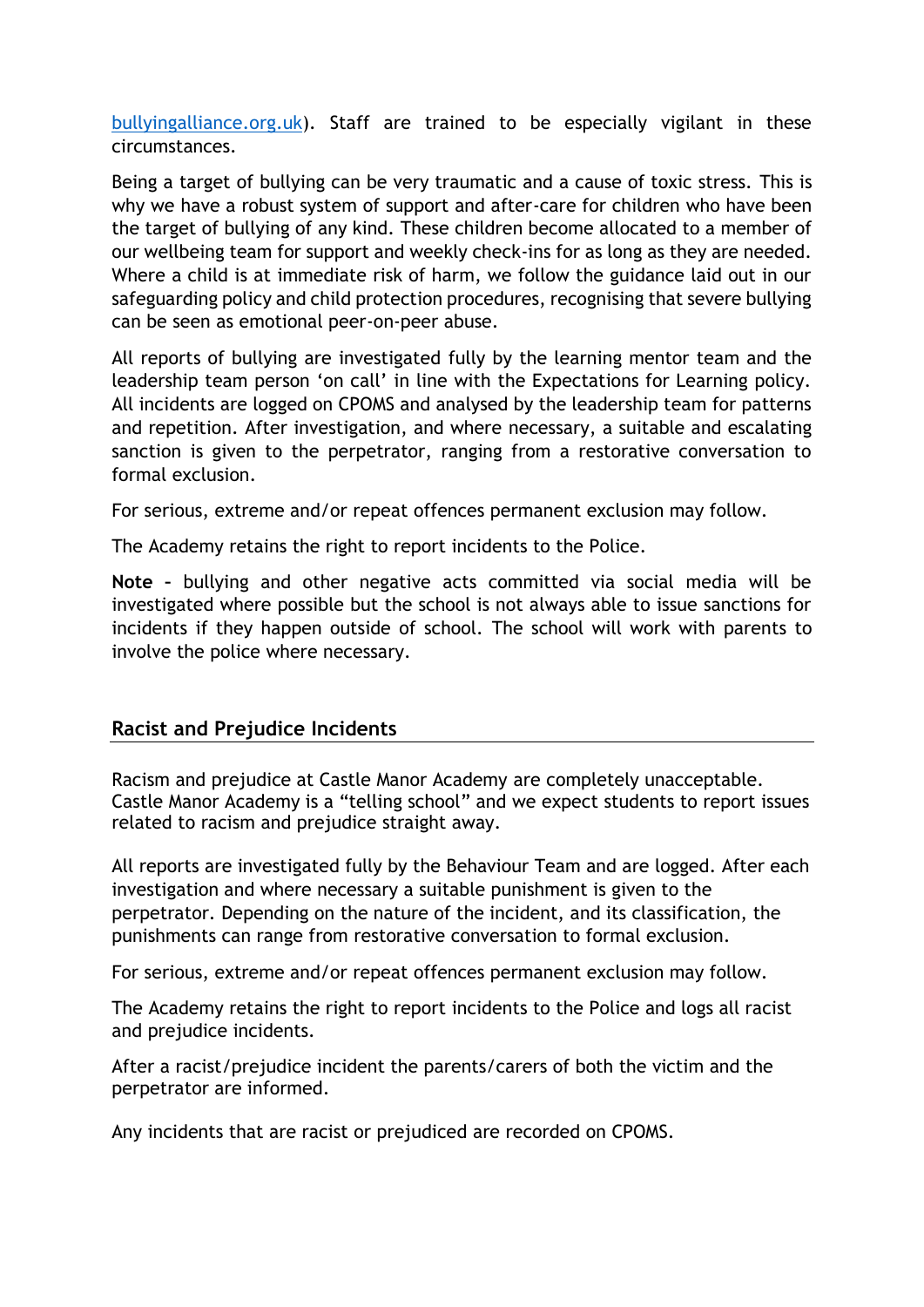## **Peer-on-peer abuse**

This section of the policy should be read in conjunction with the Trust Safeguarding policy and Castle Manor Academy's Child Protection Procedures.

Most cases of pupils hurting other pupils can be dealt with using the Expectations for Learning policy and this anti-bullying policy. However, the safeguarding policy will apply to any allegations that raise safeguarding concerns, such as where the alleged behaviour is potentially a criminal offence, could put students are risk, involves students being forced to use drugs or alcohol or involves sexual exploitation or sexual abuse.

All staff are aware that bullying and relational conflicts can be a safeguarding concern, usually referred to as peer-on-peer abuse. Examples are, but not limited to, bullying and cyberbullying, physical abuse such as hitting or kicking, harmful sexual behaviour (HSB) such as sexual violence or sexual harassment, up skirting, and sending 'nudes' or 'semi-nudes.

Incidents must be reported to the DSL immediately, in line with the Child Protection procedures.

The DSL will ordinarily ensure a risk assessment takes place to prevent repeated incidents, as well as working with parents and supporting parents to work with the police where needed or desired. Children in these circumstances will be given weekly support from our wellbeing team for as long as it is needed.

## **Relational conflict and friendship difficulties**

Conflict in relationships between students is common. These are characterised by unkindness which is accidental and occasional, and where remorse is felt, and where the power in the relationship is balanced.

Where students are happy to try to resolve these conflicts, staff in school will support them to take part in restorative conversations.

Where these conflicts become more persistent and deliberate, but are still twosided, 'cooling-off contracts' may be used which support students to have no contact for a limited period of time to allow conflicts to settle down. These contracts will always involve parental contact and advice.

Where these conflicts become one-sided, or where an imbalance of power has developed, they will be considered bullying and will be dealt with accordingly.

Any student can ask for help with relational conflicts by emailing the learning mentor team on [CMA-RandR-Learning-Mentors@castlemanor.org.uk.](mailto:CMA-RandR-Learning-Mentors@castlemanor.org.uk)